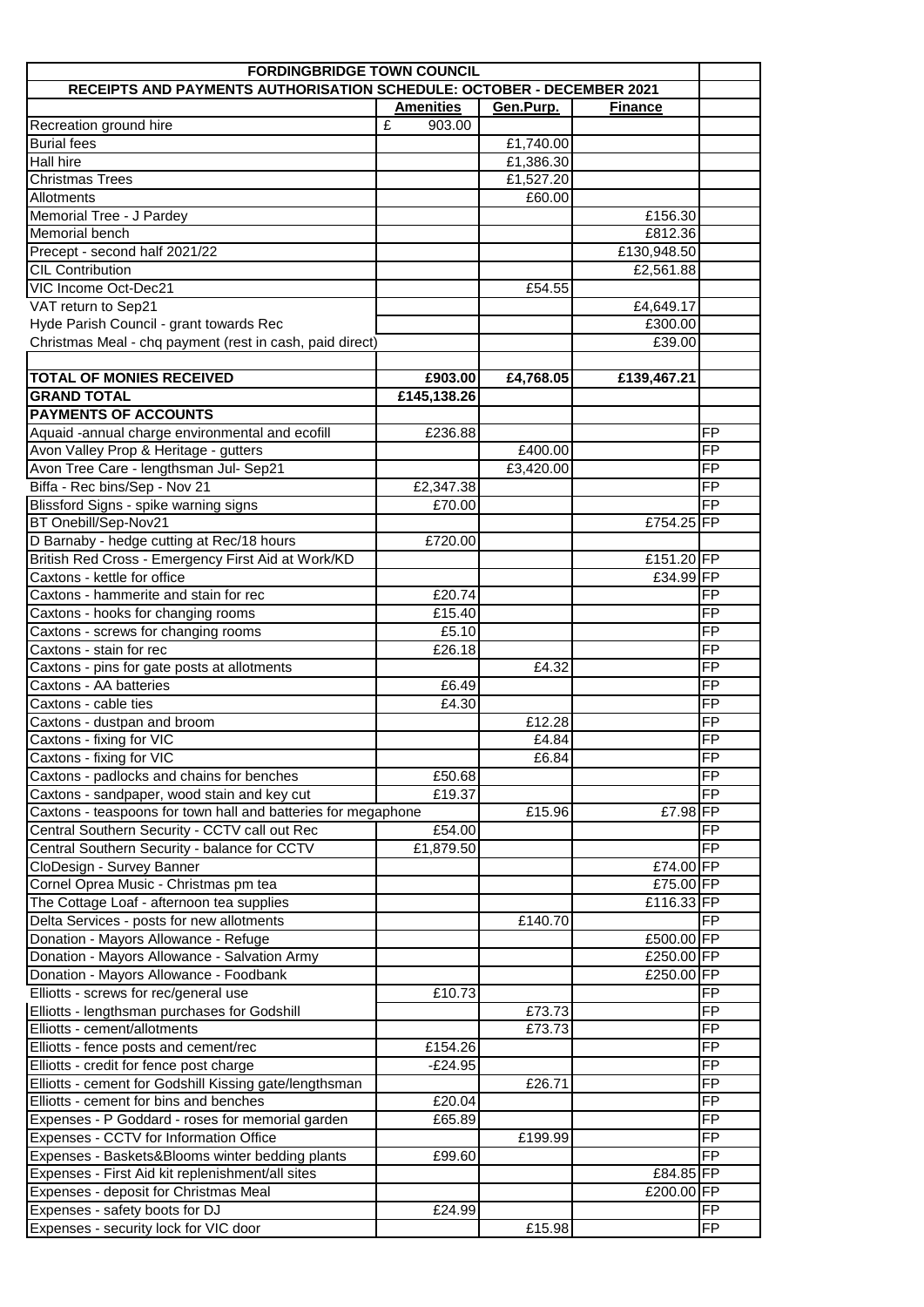| Expenses - travel to first aid course/KD                                                   |           |           | £11.70 FP    |                 |
|--------------------------------------------------------------------------------------------|-----------|-----------|--------------|-----------------|
| Expenses - chocolate for Christmas trail                                                   |           |           | £83.73 FP    |                 |
| Expenses - Cllr Wilson - tea party                                                         |           |           | £28.64 FP    |                 |
| Expenses - P Goddard/van battery replacement                                               | £218.75   |           |              | <b>FP</b>       |
| Expenses - refreshments for Afternoon Tea                                                  |           |           | £7.49 FP     |                 |
| Expenses - batteries for computer mouse                                                    |           |           | £7.98 FP     |                 |
| Fordingbridge Service Station - fuel/Sept-Oct21                                            | £513.51   |           |              | <b>FP</b>       |
| Fresh Air Fitness - 50% deposit                                                            |           |           | £4,470.12 FP |                 |
| Glasdon - bin for Allenwater Drive                                                         | £299.68   |           |              | <b>FP</b>       |
| Glasdon- bench for rec (in memory)                                                         | £812.37   |           |              | <b>FP</b>       |
| Greg Sheen - hanging small Christmas trees                                                 |           |           | £580.00 FP   |                 |
| Gristwood & Toms - emergency tree work                                                     | £1,855.42 |           |              | <b>FP</b>       |
| Heritage House - Sandy Balls walking maps                                                  |           | £48.75    |              | <b>FP</b>       |
| Heritage House - New Forest by Bike                                                        |           | £87.75    |              | <b>FP</b>       |
| Heritage House - New Forest Walking Maps                                                   |           | £36.57    |              | FP              |
| The Heritage Advisory - addiitonal bill for revised report                                 |           |           | £480.00 FP   |                 |
| High Spec - window cleaning                                                                |           | £30.00    |              | <b>FP</b>       |
| Informatical - PC support Jul-Sep21                                                        |           |           | £162.00 FP   |                 |
| Informatical - PC support Oct-Dec21                                                        |           |           | £162.00 FP   |                 |
| Informatical - replacement SSD for clerk laptop and repairs                                |           |           | £151.20 FP   |                 |
| ICCM - course for DW                                                                       |           | £162.00   |              | <b>FP</b>       |
| M A Savage - two cemetery cuts                                                             |           | £591.30   |              | <b>FP</b>       |
| Landford Tree - tree and stakes                                                            | £156.30   |           |              | <b>FP</b>       |
| Linemark - white lining paint                                                              | £358.75   |           |              | <b>FP</b>       |
| Matthew Bright Ltd - repairs to bungalow roof                                              |           | £585.47   |              | <b>FP</b>       |
| NFDC - Premises licence Town Hall                                                          |           | £180.00   |              | <b>FP</b>       |
| NFDC - GIS Mapping Contribution                                                            |           |           | £312.50 FP   |                 |
| NFDC - second payment on dog waste SLA<br>Normans Heating - bungalow boiler annual service | £1,219.84 | £90.00    |              | FP<br><b>FP</b> |
| Richards Construction - pavillion queries Aug-Nov21                                        |           |           | £330.00 FP   |                 |
| Ringwood & Fordingbridge Skips - cemetery skip                                             |           | £210.00   |              | <b>FP</b>       |
| Rural Market Town Group - subs to Mar23                                                    |           |           | £156.00 FP   |                 |
| <b>RBL Poppy Wreaths Donation</b>                                                          |           |           | £100.00 FP   |                 |
| M Savage - final two cuts for 2021                                                         |           | £591.30   |              | <b>FP</b>       |
| Seemore Graphics - 25% balance of agreed fee                                               |           |           | £427.50 FP   |                 |
| Scent Sational Plants - tree and stake                                                     | £90.00    |           |              | <b>FP</b>       |
| Sparkx - 2nd payment (reduced) - not due til Jan22                                         |           |           | £8,700.00 FP |                 |
| Tampen & Tampen - replacement soap/dispensers TH                                           |           | £84.65    |              | <b>FP</b>       |
| Tampen & Tampen - dispensers, etc for changing room.                                       | £426.83   |           |              | FP              |
| Tampen & Tampen - supplies for rec                                                         | £276.45   |           |              | $\overline{FP}$ |
| Tampen & Tampen - bin                                                                      | £11.29    |           |              | <b>FP</b>       |
| Tampen & Tampen - hand soap                                                                | £44.98    |           |              | <b>FP</b>       |
| TLC - website maintenance Oct-Dec21                                                        |           |           | £150.00 FP   |                 |
| Viking - office stationery                                                                 |           |           | £70.03 FP    |                 |
| Vitaplay - repairs to springer rider at Whitsbury Road                                     | £540.00   |           |              | FP.             |
| Woolley & Wallis - insurance valuation of changing rooms                                   |           |           | £540.00 FP   |                 |
| Zurich - additional insurance cost/changing rooms                                          |           |           | £173.10 FP   |                 |
|                                                                                            |           |           |              | FP              |
| Amazon - bluebell bulbs                                                                    | £19.99    |           |              | CC              |
| Amazon - paper table cloth fro Afternoon Tea                                               |           |           | £13.90 CC    |                 |
| Amazon - baubles for Christmas Tree                                                        |           |           | £23.99 CC    |                 |
| Amazon - napkins for Afternoon Tea                                                         |           |           | £11.29 CC    |                 |
| Amazon - aprons for Afternoon Tea                                                          |           |           | £11.99 CC    |                 |
| Zoom - monthly charge                                                                      |           |           | £35.97 CC    |                 |
| Megaphone - Christmas lights                                                               |           |           | £12.99 CC    |                 |
| Batteries - Christmas lights                                                               |           |           | £6.68 CC     |                 |
| Amazon - ruler for planning drawaings                                                      |           |           | £10.75 CC    |                 |
| Amazon - key cabinet for town hall keys                                                    |           |           | £19.99 CC    |                 |
| Land registry search - land ownership/Cllr Wilson request                                  |           |           | £6.00 CC     |                 |
|                                                                                            |           |           |              |                 |
| G Downer - VIC lease                                                                       |           | £1,125.00 |              | SO              |
|                                                                                            |           |           |              |                 |
| Apogee (photocopier) - Sep-Oct21 charges                                                   |           |           | £358.93 DD   |                 |
| British Gas - gas/TH                                                                       |           | £201.35   |              | DD              |
| Bournemouth Water - TH                                                                     |           | £33.03    |              | DD              |